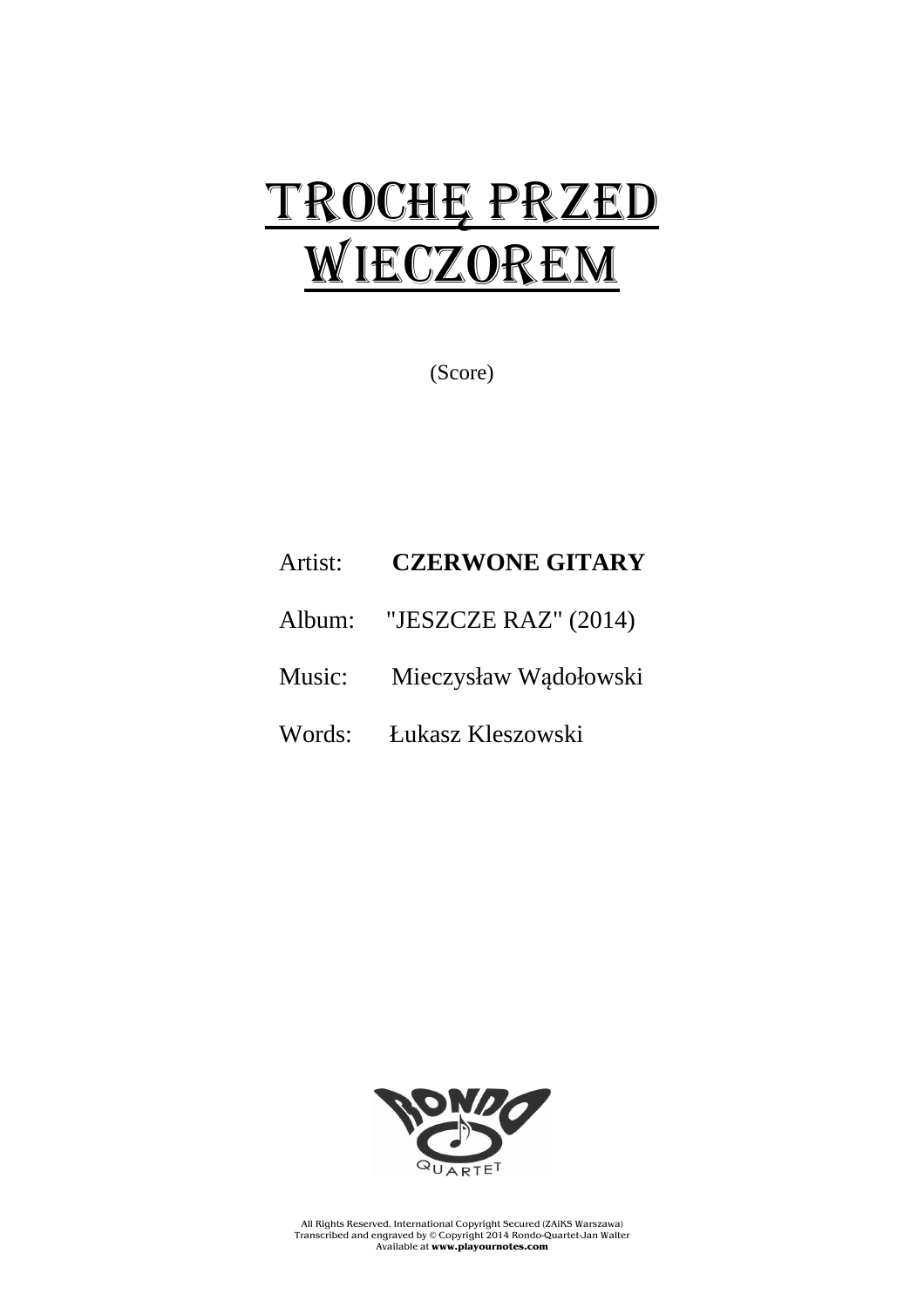**SCORE** 

## TROCHĘ PRZED WIECZOREM

from "JESZCZE RAZ" (2014)

Music by Mieczysław Wądołowski

 $\Phi$  $\pmb{\phi}$  $\Phi$  $\pmb{\phi}$  $\pmb{\mathbb{\lozenge}}$ T: ÷ # # # # # # # # # # # # # # # # # # 4 4 4 4 4 4 4 4 4 4 4 4 4 4 VOCAL GUITAR 1 GUITAR 2 GUITAR 3 SYNTHESIZER BASS GUITAR (5Str.) DRUMS 1 ∑ ∑ ĥ ص ص  $\overline{\mathbf{e}^{\frown} \mathbf{e}}$  $\bullet$   $\bullet$   $\bullet$ <u>e e e</u> œ œ  $\overline{\bullet}$ . <u>Je</u> œ œ.  $\overline{\ }$ œ  $\overline{8}$ Ó SYNTH PAD  $\overline{a}$  $\overline{\cdot}$   $\overline{\cdot}$   $\overline{\cdot}$   $\overline{\cdot}$   $\overline{\cdot}$   $\overline{\cdot}$   $\overline{\cdot}$  $\times$  $\overline{\phantom{a}}$   $\times$  $\geq$  $\begin{array}{ccccc} & & & & & & \\ & & & & & & \\ \hline \times & & & & & & \end{array}$  $\geq$  $\times$ A  $\overline{\mathcal{M}}$ J Þ A ≈  $\overline{\bullet}$   $\overline{\bullet}$  $\overline{\mathfrak{z}}$ q»•¶ **A** ∑ ∑  $\overline{\mathbf{e}}$  $\overline{\phantom{a}}$ œ e<br>F .œ#  $\frac{1}{\epsilon}$ œ ˙  $\frac{1}{2}$ ˙ fø g g Ş g g  $\frac{8}{7}$ ë<br>P  $\epsilon$ œ# œ ≈ œn ≈ **.**  $\overline{\phantom{a}}$   $\overline{\phantom{a}}$   $\overline{\phantom{a}}$   $\overline{\phantom{a}}$  $\geq$ C C D C  $\geq$  $\times$  $\overline{\bullet}$  $\overline{y}$ J  $\overline{\phantom{a}}$ A ≈  $\overline{\bullet}$   $\overline{\bullet}$ Œ Words by Łukasz Kleszowski CZERWONE GITARY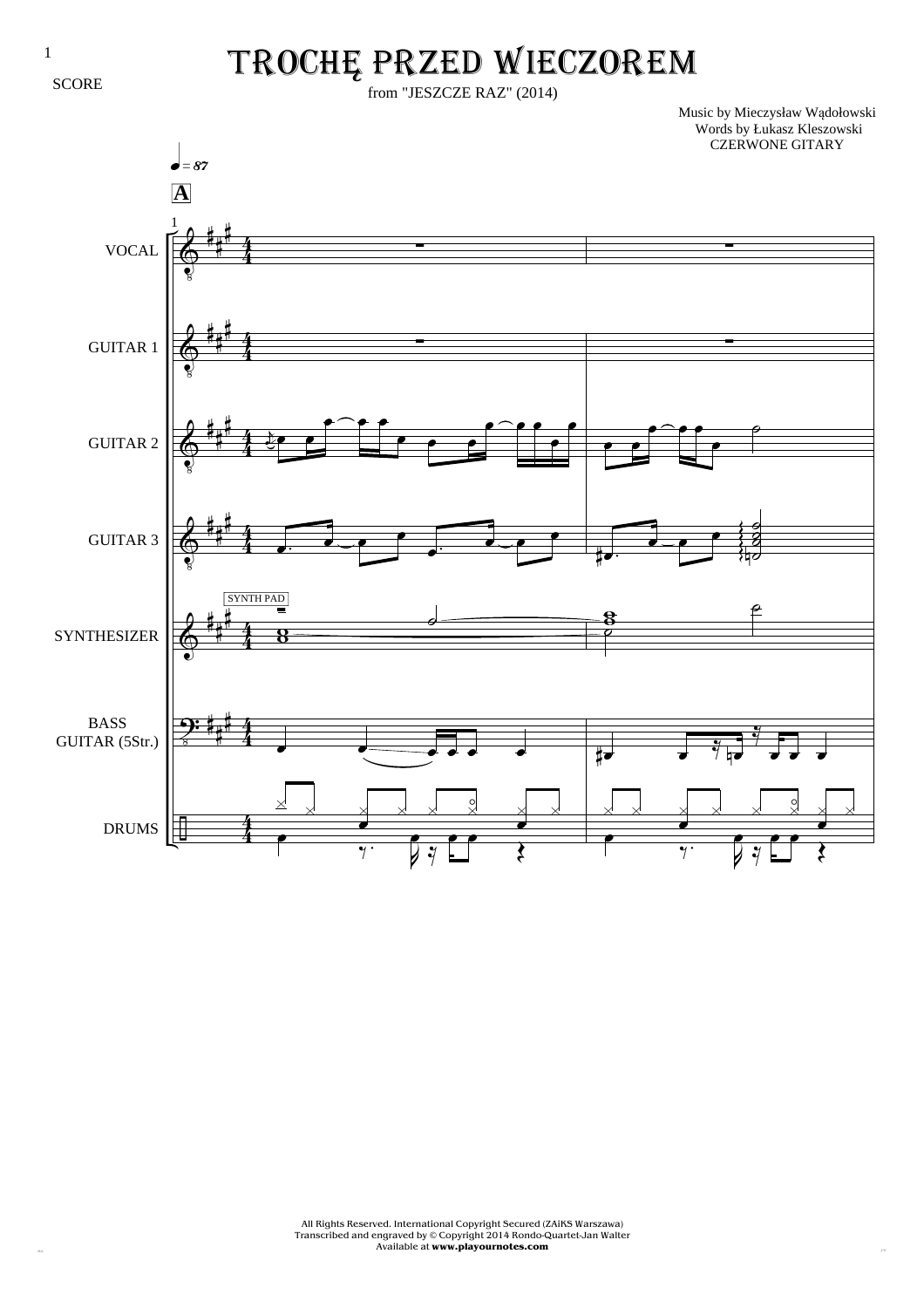

All Rights Reserved. International Copyright Secured (ZAiKS Warszawa)<br>Transcribed and engraved by © Copyright 2014 Rondo-Quartet-Jan Walter<br>Available at **www.playournotes.com**